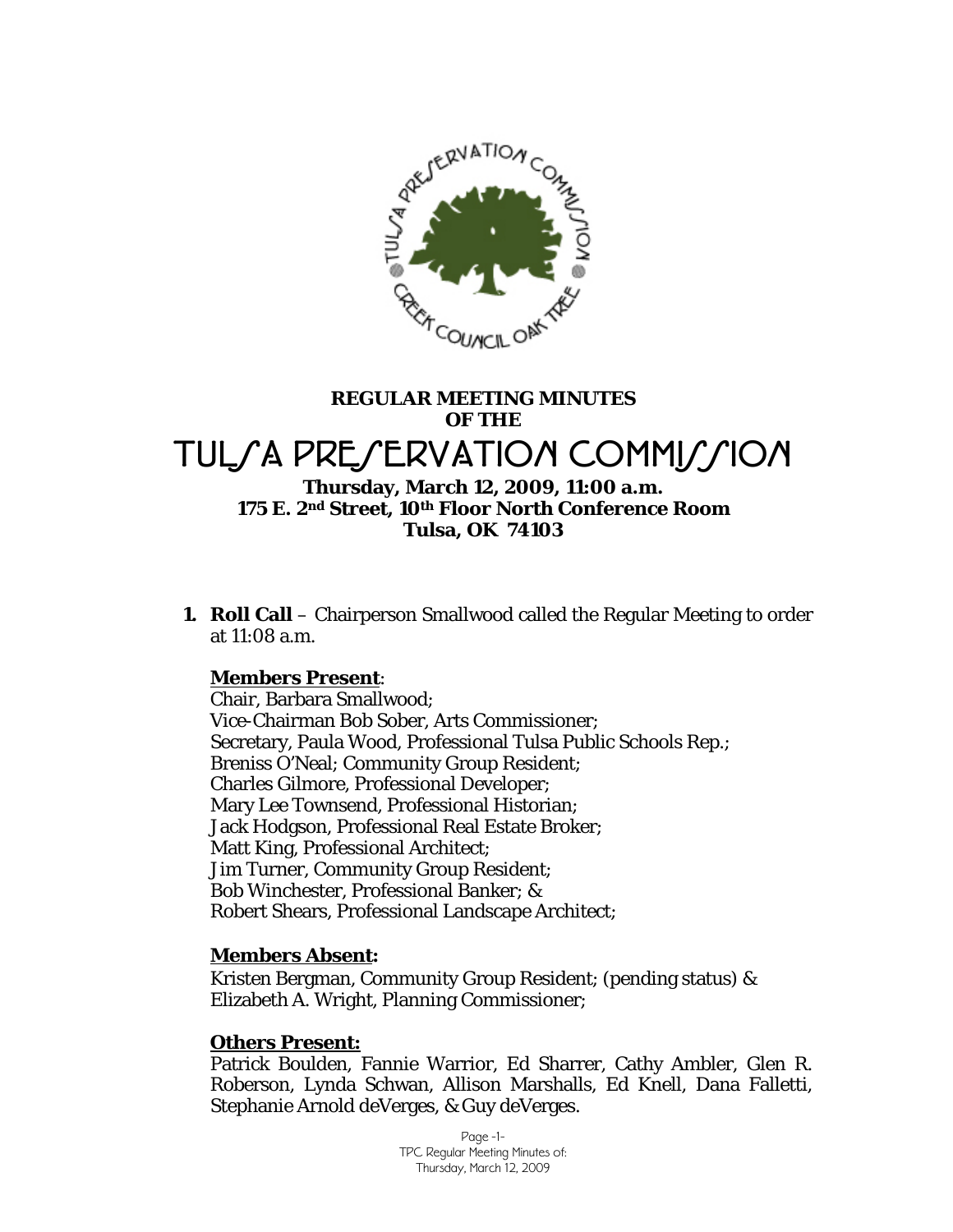#### **2. Approval of Minutes of Previous Regular Meeting Minutes for February 12, 2009;**

Chair Smallwood asked if anyone would like to make a motion to approve the Regular Meeting Minutes from the last meeting.

Commissioner O'Neal made a motion to *Approve* the Regular Meeting Minutes for February 12, 2009 with a minor correction. Commissioner King seconded.

Chair Smallwood asked for roll call to be announced.

# **By a show of hands, all "In Favor" of the motion to**  *Approve* **the February 12, 2009 Regular Meeting Minutes:**

- (1) Chair Smallwood;
- (2) Vice-Chair Sober;
- (3) Secretary Wood;
- (4) Charles Gilmore;
- (5) Breniss O'Neal;
- (6) Robert Shears; &
- (7) Matt King;

#### **All Opposed:**

None;

# **All Abstaining:**

None;

#### **All not present during this vote:**

- (8) Mary Lee Townsend;
- (9) Jim Turner;
- (10) Jack Hodgson; &
- (11) Bob Winchester;

The motion was *Approved Unamimously* by members present and voting.

#### **3. Atlas Life Building National Register Nomination Review**

Preservation Consultant, Cathy Ambler, Ph.D., stated that she was thrilled to talk to the Commissioners about the Atlas Life Building. A copy of the 29-page National Register of Historic Places of the Atlas Life Building was distributed for review. Dr. Ambler asked the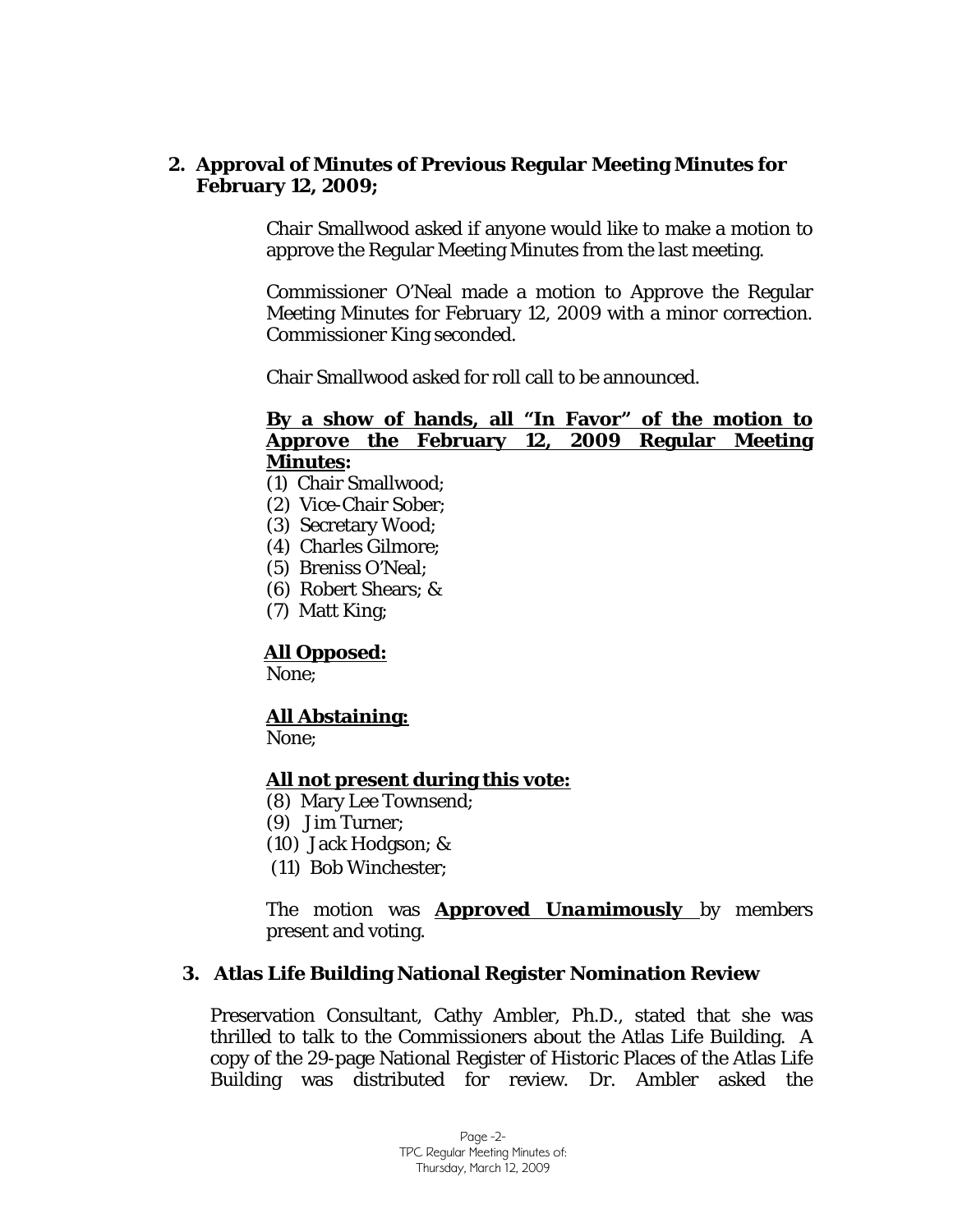Commissioners if they had not had a chance to go inside to see the Atlas Life Building, to please do so because it is a wonderful significant project.

Dr. Ambler stated that the building is going to be a tax credit project; and that it's going to be a beautiful addition to our downtown Tulsa. She added that the completion date is estimated to be around the first quarter in year 2010.

Glen Roberson from the State Historic Preservation Office (SHPO) in Oklahoma City introduced Lynda Schwan and Allison Marshalls to the Commission. The Commission welcomed and thanked them for coming.

Some members from the Board asked Dr. Ambler a few questions about the ongoing project; and Dr. Ambler responded accordingly. After all the questions were answered, Dr. Ambler asked the Commission to please consider approving the Atlas Life Building for the National Register Nomination.

Commissioner O'Neal made a motion to approve considering the Atlas Life Building for the National Register Nomination; and Secretary Wood seconded.

Chair Smallwood asked for roll call to be announced.

#### **By a show of hands, all "In Favor" of the motion to** *Approve* **considering the Atlas Life Building for National Register Nomination:**

- (1) Chair Smallwood;
- (2) Vice-Chair Sober;
- (3) Secretary Wood;
- (4) Charles Gilmore;
- (5) Breniss O'Neal;
- (6) Robert Shears;
- (7) Matt King;
- (8) Jim Turner;
- (9) Jack Hodgson; &
- (10) Bob Winchester;

#### **All Opposed:**

None;

#### **All Abstaining:**

None;

#### **All not present during this vote:**

(11) Mary Lee Townsend;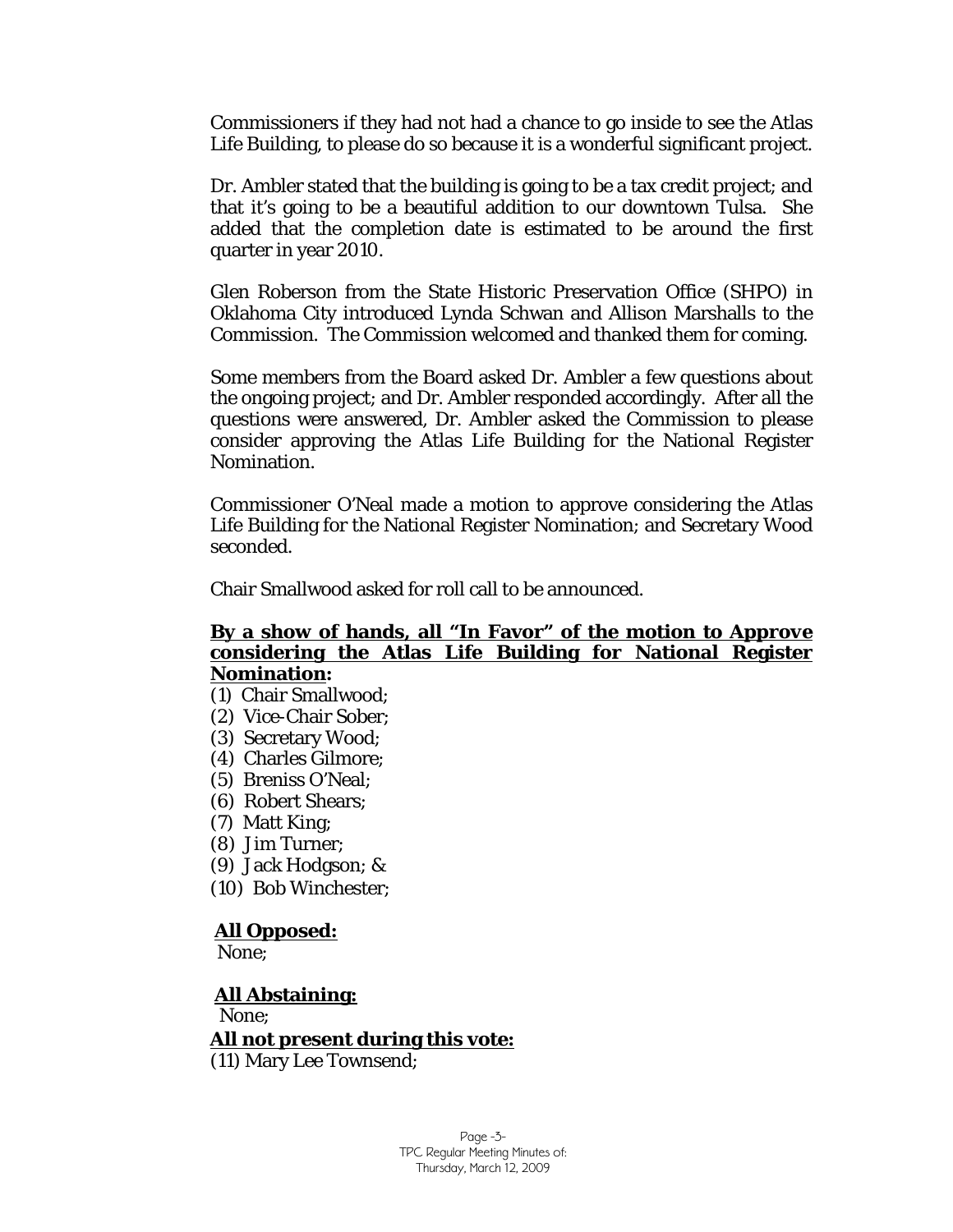The motion was *Approved Unanimously* by members present and voting.

# **4. Committee Reports**

# **A. Historic Preservation Committee**

# **i. Announcement of Conflict of Interest**

Chair Smallwood asked the Commission if anyone had a conflict of interest with any of the four (4) Certificate of Appropriateness (COA) requests that have been brought before the Commission today. No one had a conflict of interest with any of the proposals.

# **ii. Applications for Certificate of Appropriateness**

Chair Smallwood briefly informed the COA applicants of how their proposals would be reviewed by the Tulsa Preservation Commission for a final determination.

#### **1. 905 N. Cheyenne Avenue** (Brady Heights) Applicant: Tulsa Habitat for Humanity Request: Construct new single-family house on lot according to plans submitted. COA Subcommittee Complete Application Date: 03-10-2009 *APPROVAL WITH CONDITIONS*

Mr. Sharrer presented Tulsa Habitat for Humanity's Certificate of Appropriateness application to the Commission for a final review. Mr. Sharrer stated that Tulsa Habitat for Humanity plans to construct a new single-family Bungalow house with no garage on the lot at 905 N. Cheyenne Avenue according to the plans that were submitted.

Photographs and drawings were available for review and a slide presentation was shown of the property in the Brady Heights District.

Mr. Sharrer read the guidelines for this proposal under *New Construction* for the Brady Heights District.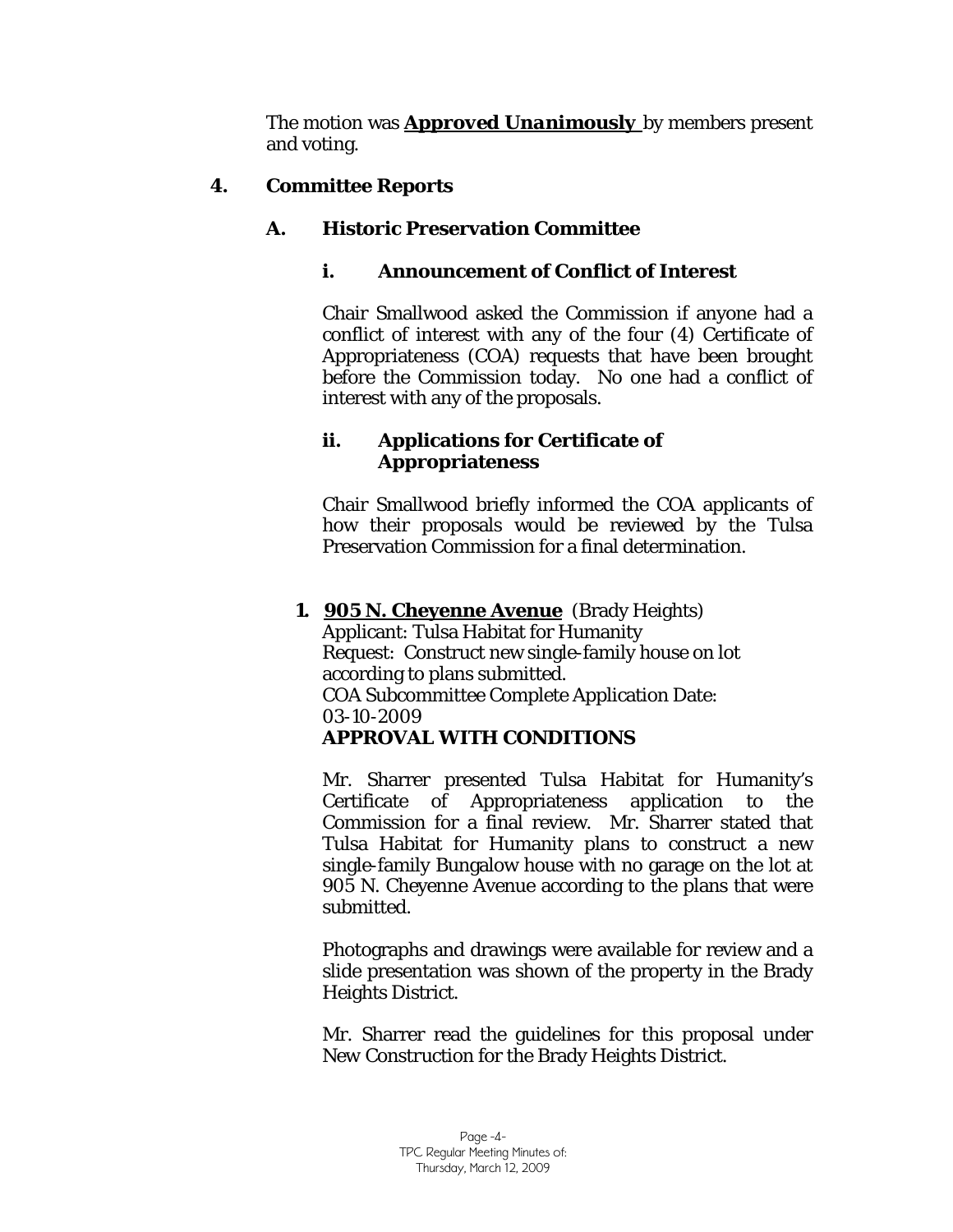Mr. Knell stated that Tulsa Habitat for Humanity was not a custom home builder; and that the applicant has made several changes to the home to abide by the district's guidelines. Commissioner King added that Mr. Knell has worked well with the COA Subcommittee and the modified plans are a really nice compromise.

Chair Smallwood asked Secretary Wood to please give her report of the recommendation from the COA Subcommittee on Tulsa Habitat for Humanity's application.

Secretary Wood stated that the COA Subcommittee considered Tulsa Habitat for Humanity's application to be complete at the March 10, 2009 meeting. She stated that the COA Subcommittee recommended by a unanimous vote to *Approve* Tulsa Habitat for Humanity's proposal for *New Construction* based on the appropriate design guidelines for new construction with conditions:

> $\Diamond$  That a requirement of the front porch have a step down to the grade; and the driveway be brought in from the front to extend as far as required

Secretary Wood stated that the information that Mr. Knell has brought before the Commission today has satisfied the Board; and that she would like to make a motion to approve this new construction project with new conditions:

> $\Diamond$  That the applicant install a square gable vent above the porch

The motion was seconded by Commissioner O'Neal.

After further review of this application, Chair Smallwood asked for roll call to be announced.

#### **By a show of hands, all "In Favor" of the motion to**  *Approve* **Tulsa Habitat for Humanity's application with conditions:**

- (1) Chair Smallwood;
- (2) Vice-Chair Sober;
- (3) Secretary Wood;
- (4) Charles Gilmore;
- (5) Breniss O'Neal;
- (6) Robert Shears;
- (7) Matt King;
- (8) Bob Winchester; &

Page -5-

TPC Regular Meeting Minutes of: Thursday, March 12, 2009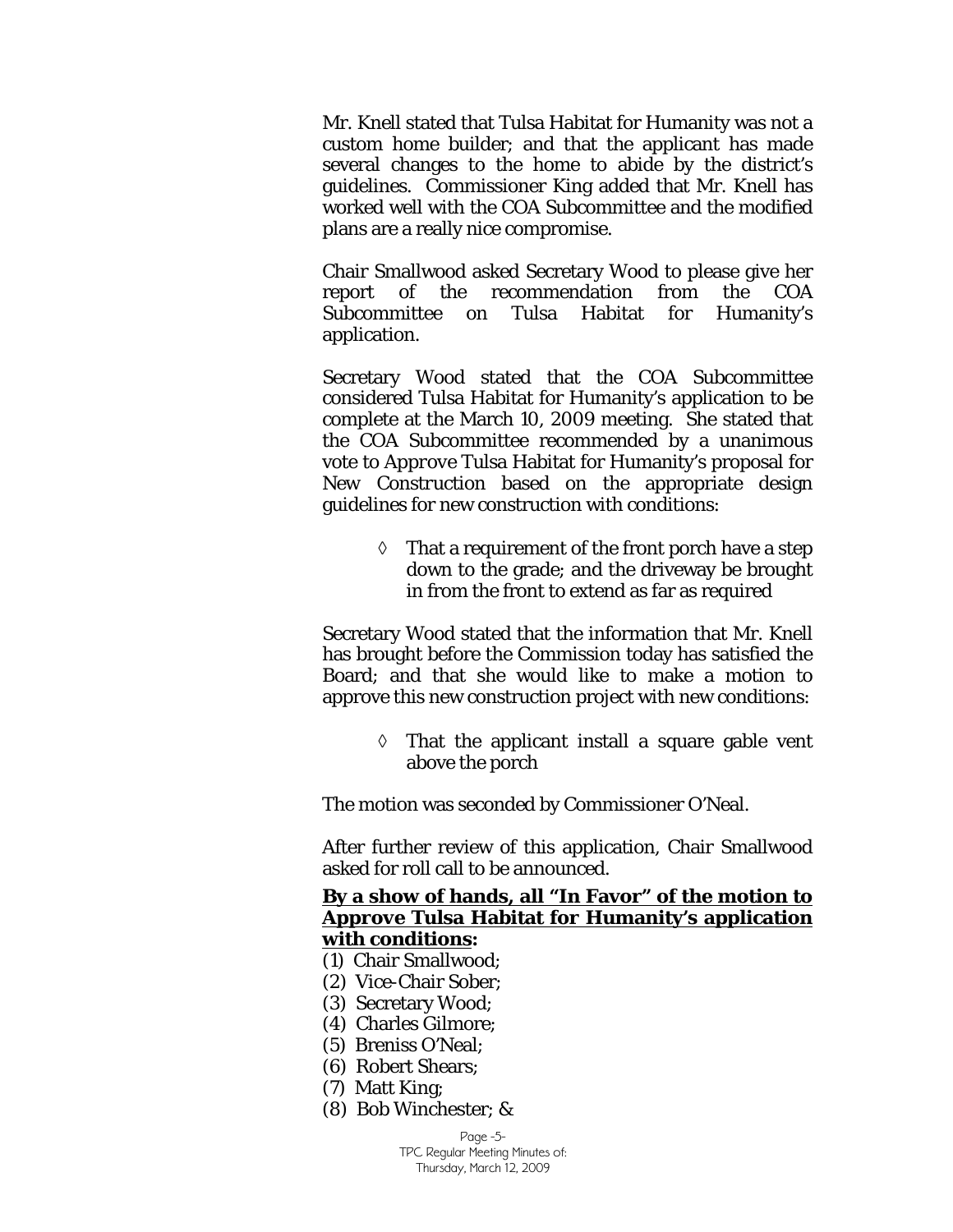(9) Mary Lee Townsend;

#### **All Opposed:**

(10) Jim Turner; & (11) Jack Hodgson;

## **All Abstaining:**

None ;

## **All not present during this vote:**

None;

The motion was *Approved by Majority* by members present and voting.

*The Tulsa Preservation Commission Approved Tulsa Habitat for Humanity's proposal based on guidelines under General Requirements, Paragraphs #1 through #4; Building Materials, Paragraph #1 & under Building Site, Paragraphs #1, #2 & #4 for New Construction or Moving Structures into the Brady Heights Historic District.*

Chair Smallwood moved to COA Agenda Item #3, Dana Falletti because the applicant for COA Agenda Item #2 was unable to attend the meeting.

#### **3. 1811 S. Quincy Avenue** (Swan Lake)

Applicant: Dana Falletti Request: Enclose side porch on south elevation of house according to plans submitted. COA Subcommittee Complete Application Date: 03-10-2009 *APPROVAL WITH CONDITIONS* 

Mr. Sharrer presented Dana Falletti's Certificate of Appropriateness application to the Commission for a final review. Mr. Sharrer stated that Ms. Falletti plans to enclose the side porch on the south elevation of the house according to plans that were submitted.

Photographs and drawings were available for review and a slide presentation was shown of the structure in the Swan Lake Historic District.

Mr. Sharrer read the guidelines for Ms. Falletti's proposal under *Additions* for Swan Lake.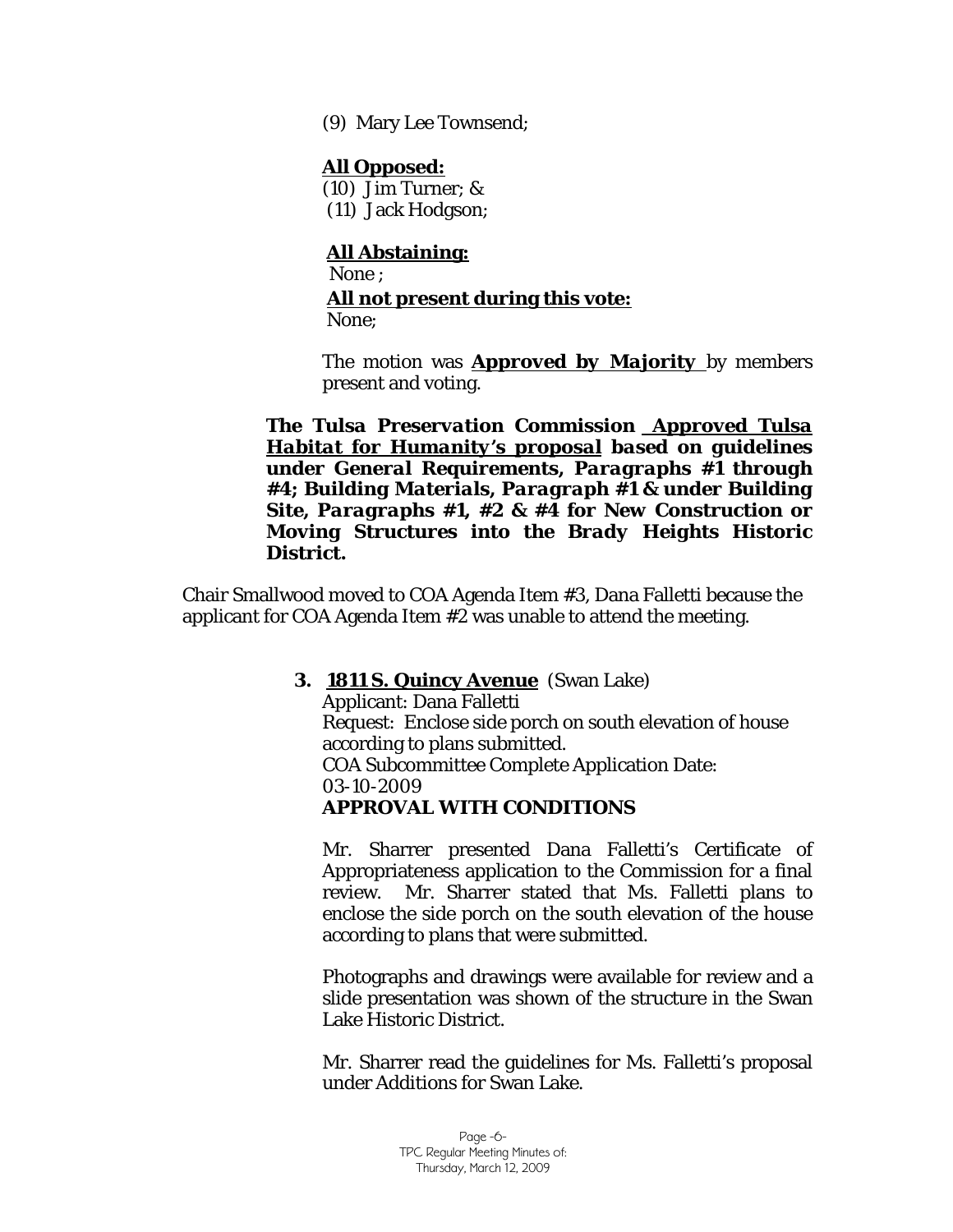Chair Smallwood asked Secretary Wood to please give her report of the recommendation from the COA Subcommittee on Ms. Falletti's application.

Secretary Wood stated that the COA Subcommittee considered Ms. Falletti's application to be complete at the March 10, 2009 meeting. She stated that the COA Subcommittee recommended by a unanimous vote to *Approve* Ms. Falletti's proposal for *Additions* based on the appropriate design guidelines for additions with conditions:

> ◊ That the openings between the columns be entirely glazed or entirely installed with siding

Secretary Wood stated that the information that Ms. Falletti has brought before the Commission today has satisfied the Board; and that she would like to make a motion to approve this application with new conditions:

> $\Diamond$  That the windows have a 6/1 muntin pattern with exterior grids

The motion was seconded by Commissioner O'Neal.

After further review of this application, Chair Smallwood asked for roll call to be announced.

#### **By a show of hands, all "In Favor" of the motion to**  *Approve* **Dana Falletti's application with conditions:**

- (1) Chair Smallwood;
- (2) Vice-Chair Sober;
- (3) Secretary Wood;
- (4) Charles Gilmore;
- (5) Breniss O'Neal;
- (6) Robert Shears;
- (7) Matt King;
- (8) Jack Hodgson;
- (9) Mary Lee Townsend; &
- (10) Jim Turner;

#### **All Opposed:**

None;

# **All Abstaining:**

Page -7- TPC Regular Meeting Minutes of: Thursday, March 12, 2009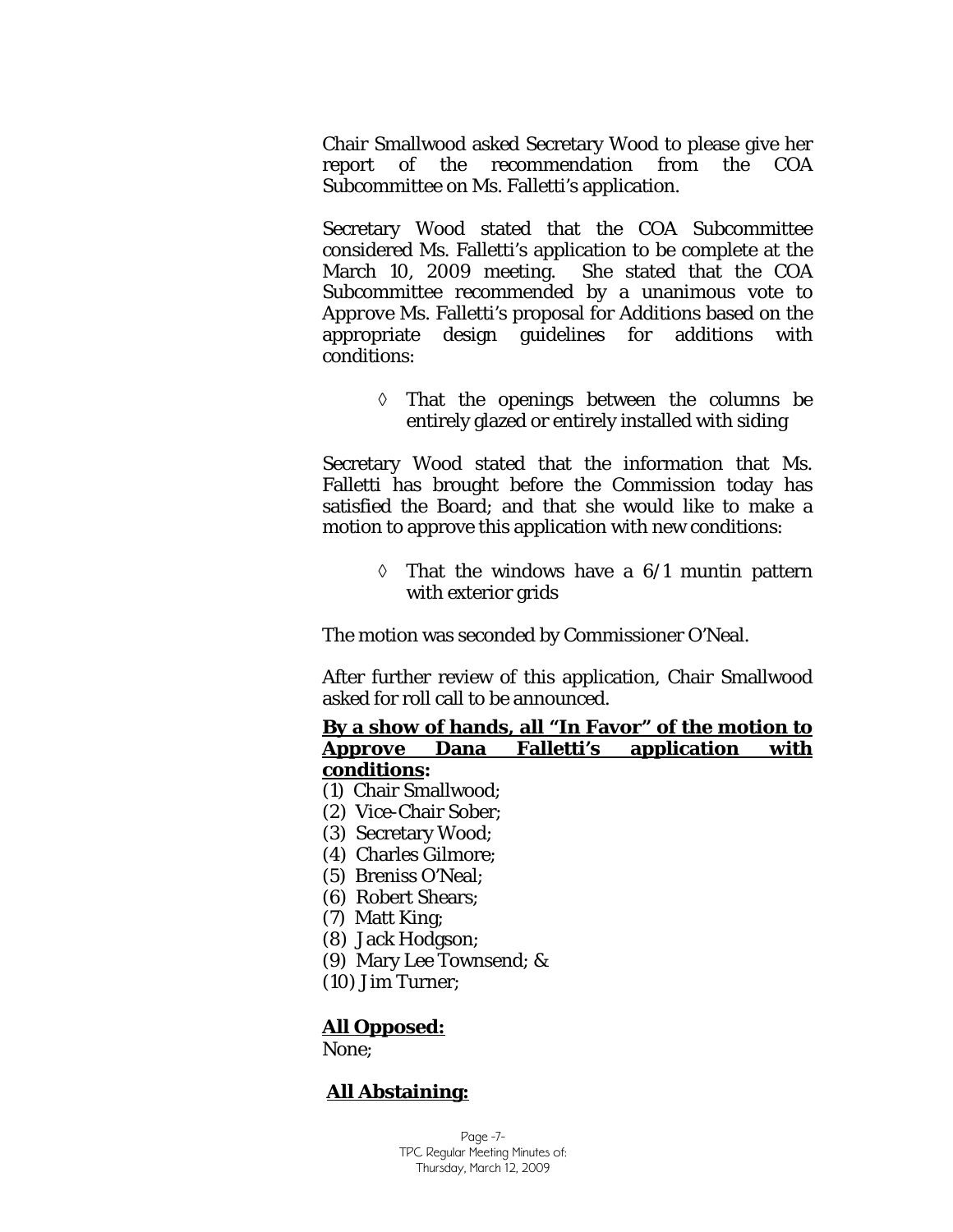None ; **All not present during this vote:** Bob Winchester;

The motion was *Approved Unanimously* by members present and voting.

*The Tulsa Preservation Commission Approved Dana Falletti's proposal based on guidelines under Section VIIIB, General Requirements, B.1.0.1 through B.1.0.3; Building Materials and Elements, B.1.2.1 and B.1.2.2; and under Porches, Decks and Patios, B.1.4.1 for Additions to Existing Structures for the Swan Lake Historic District.*

#### **4. 1635 E. 17th Place** (Swan Lake)

Applicant: Guy and Stephanie deVerges Request:

- I. Widen existing 8' concrete driveway to 22' wide, poured concrete to match;
- II. Remove existing, non-original front steps and wood railing. Replace with new concrete front steps according to plans submitted;
- III. Remove existing, non-original wood railing from roof of side porch on west elevation of house; &
- V. Replace existing deteriorated 6/6 wood windows with new 6/6 clad wood windows.

COA Subcommittee Complete Application Date: 03-10-2009

#### *APPROVAL WITH CONDITIONS (Part 1 of 5 PARTS) &*

#### *APPROVAL WITH NO CONDITIONS (Parts 2, 3, & 5 of 5 PARTS)*

Mr. Sharrer presented Parts 1, 2, 3 & 5 of 5 Parts of Guy and Stephanie deVerges' Certificate of Appropriateness application to the Commission for a final review. Mr. Sharrer stated that the deVergeses plan to (Part 1) widen the existing 8 foot concrete driveway to a 22 foot wide driveway with poured concrete to match;

(Part 2) remove the existing, non-original front steps and wood railing; and replace it with new concrete front steps according to the plans that were submitted;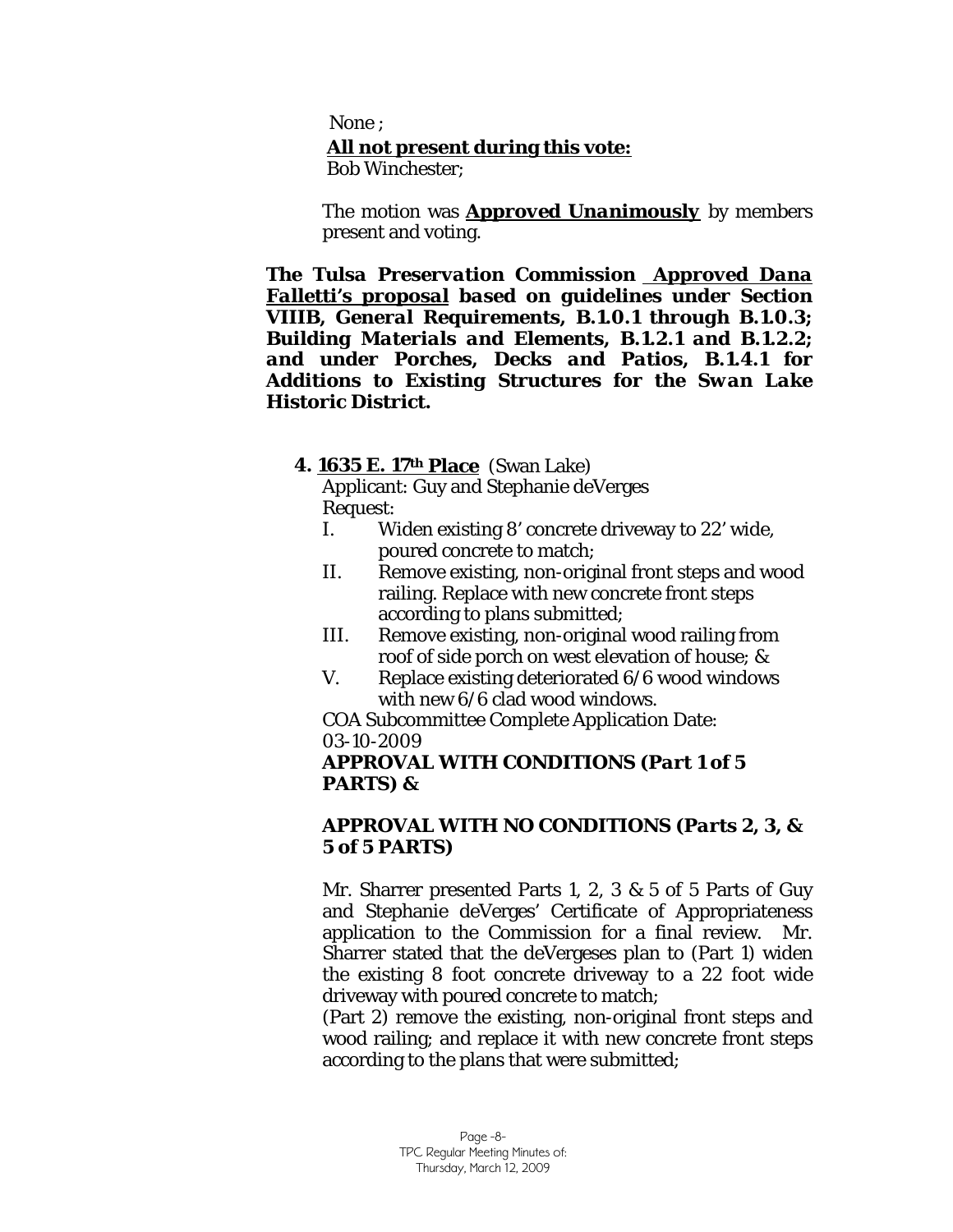(Part 3) remove the existing, non-original wood railing from the roof of the side porch on the west elevation of the structure; &

(Part 5) replace the existing deteriorated 6/6 wood windows with new 6/6 clad wood windows.

Photographs and drawings were available for review on Parts 1, 2, 3 & 5 and a slide presentation was shown of the structure in the Swan Lake Historic District.

Mr. Sharrer read the guidelines for Parts 1, 2, 3 & 5 of the deVerges' proposal under *Additions & Rehabilitation* for Swan Lake.

The deVergeses answered questions that were asked of them by the Commission; and the Commission complimented the deVergeses on their proposal.

Chair Smallwood asked Secretary Wood to please give her report of the recommendations from the COA Subcommittee on Parts 1, 2, 3 & 5 of the deVerges' application.

Secretary Wood stated that the COA Subcommittee considered Parts 1, 2, 3 & 5 of the deVerges' application to be complete at the March 10, 2009 meeting. She stated that the COA Subcommittee recommended by a unanimous vote to *Approve Parts 1, 2, 3 & 5* of the deVerges' proposal for *Additions & Rehabilitation* based on the appropriate design guidelines with no conditions.

After further review on Parts 1, 2, 3 & 5 of this application, Secretary Wood made a motion to approve Part 1 of 5 Parts of this application with conditions:

◊ To remove the existing driveway

and to approve Parts 2, 3 & 5 of 5 Parts with no conditions.

The motion was seconded by Commissioner O'Neal.

Chair Smallwood asked for roll call to be announced.

**By a show of hands, all "In Favor" of the motion to**  *Approve* **Part 1 with conditions and Parts 2, 3, & 5 with no conditions on Guy & Stephanie deVerges' application:** 

(1) Chair Smallwood;

(2) Vice-Chair Sober;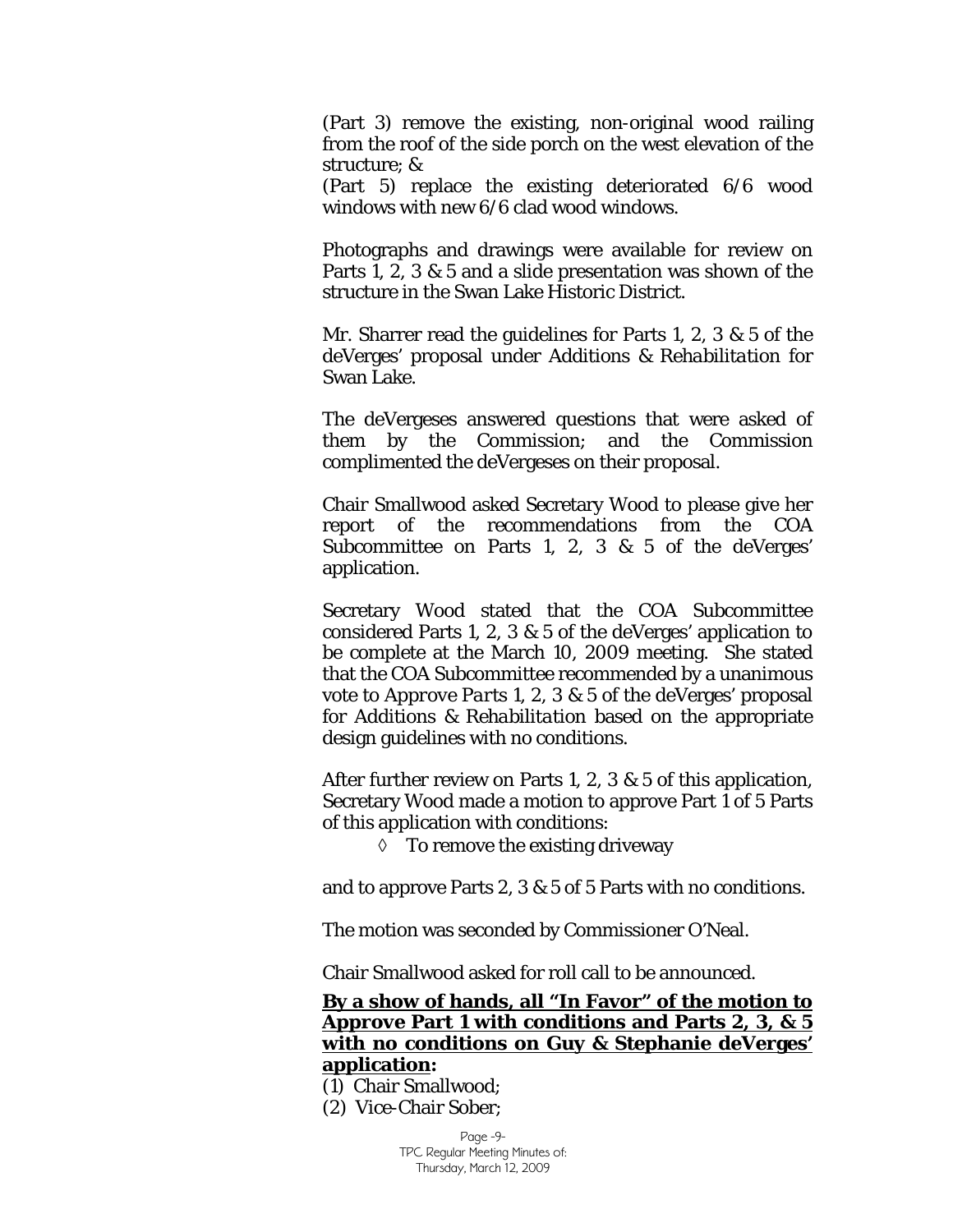- (3) Secretary Wood;
- (4) Charles Gilmore;
- (5) Breniss O'Neal;
- (6) Robert Shears;
- (7) Matt King;
- (8) Jack Hodgson;
- (9) Mary Lee Townsend; &
- (10) Jim Turner;

#### **All Opposed:**

None;

#### **All Abstaining:**

 None ; **All not present during this vote:** Bob Winchester;

The motion was *Approved Unanimously* by members present and voting.

*The Tulsa Preservation Commission Approved Parts 1, 2, 3 & 5 of 5 Parts of Guy & Stephanie deVerges' proposal based on guidelines under Section VIIIB, Building Site, B.1.1.2; General Requirements A.1.0.1 & Porches, Decks and Patios, A.1.4.1 & A.1.4.2; and under Windows & Doors, A.1.2.1, A.1.2.3 & A.1.2.4 for Additions and Rehabilitation of Existing Buildings/Structures for the Swan Lake Historic District.*

#### **4. 1635 E. 17th Place** (Swan Lake)

Applicant: Guy and Stephanie deVerges Request:

IV. Install 4' tall double loop ornamental wire fence around perimeter of property according to plans submitted.

COA Subcommittee Complete Application Date: 03-10-2009

#### *APPROVAL WITH CONDITIONS (Part 4 of 5 PARTS)*

Mr. Sharrer presented Part 4 of 5 Parts of Guy and Stephanie deVerges' Certificate of Appropriateness application to the Commission for a final review. Mr. Sharrer stated that the deVergeses plan to (Part 4) install a

> Page -10- TPC Regular Meeting Minutes of: Thursday, March 12, 2009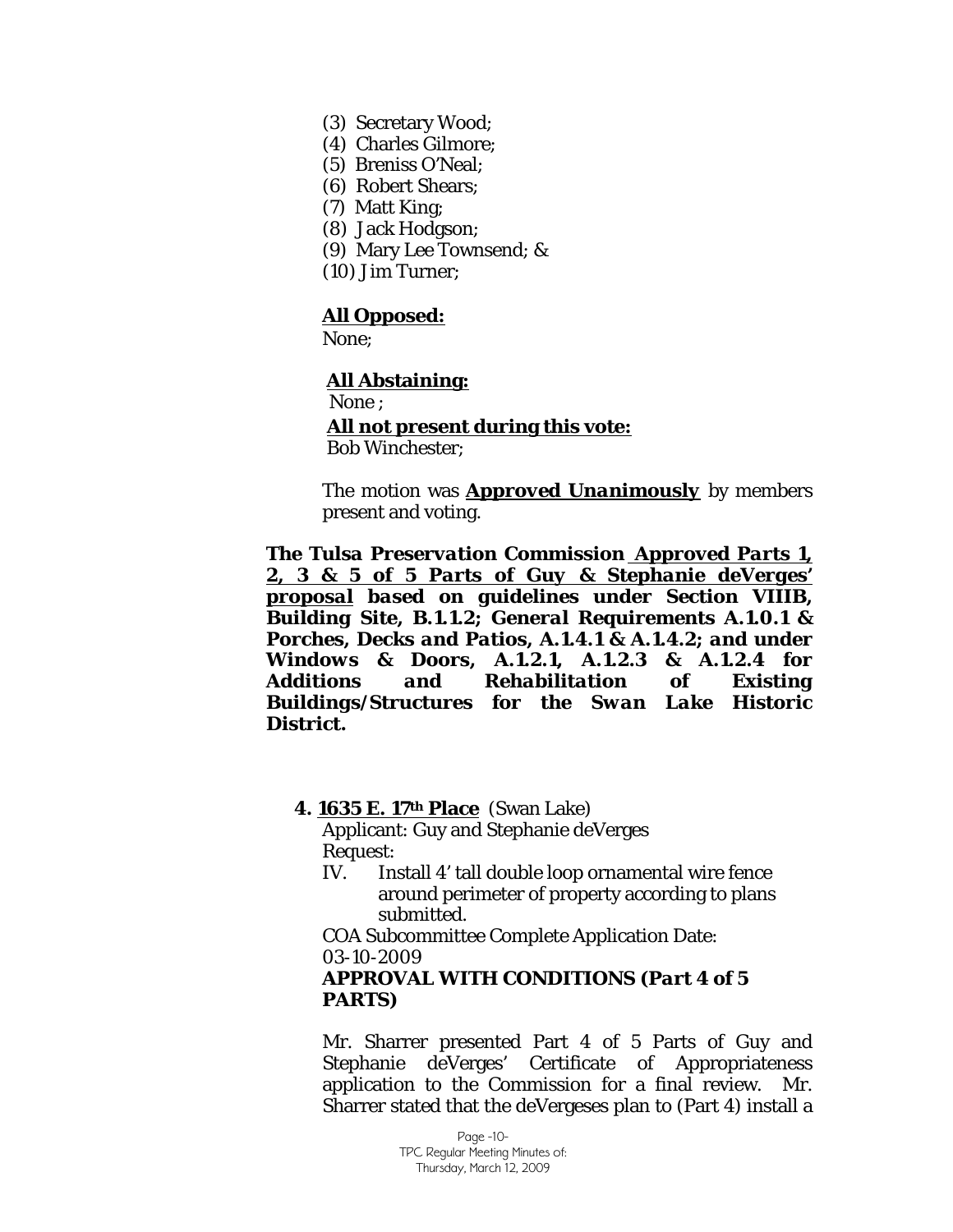4 foot tall double loop ornamental wire fence around the perimeter of the property according to plans that they had submitted.

Photographs and drawings were available for review on Part 4 and a slide presentation was shown of the structure in the Swan Lake Historic District.

Mr. Sharrer read the guidelines for Part 4 of the deVerges' proposal under *New Construction* for Swan Lake.

The deVergeses answered questions that were asked of them by the Commission; and the Commission complimented the deVergeses on their proposal.

Chair Smallwood asked Secretary Wood to please give her report of the recommendation from the COA Subcommittee on Part 4 of the deVerges' application.

Secretary Wood stated that the COA Subcommittee considered Part 4 of the deVerges' application to be complete at the March 10, 2009 meeting. She stated that the COA Subcommittee recommended by a unanimous vote to *Approve Part 4* of the deVerges' proposal for *New Construction* based on the appropriate design guidelines with no conditions.

After further review on Part 4 of this application, Secretary Wood made a motion to approve Part 4 of 5 Parts of this application with conditions:

> ◊ That the gate be constructed of the same wire material as the fence

The motion was seconded by Commissioner O'Neal.

Chair Smallwood asked for roll call to be announced.

#### **By a show of hands, all "In Favor" of the motion to**  *Approve* **Part 4 of 5 Parts of Guy & Stephanie deVerges' application with conditions:**

- (1) Chair Smallwood;
- (2) Vice-Chair Sober;
- (3) Secretary Wood;
- (4) Charles Gilmore;
- (5) Breniss O'Neal;
- (6) Robert Shears;
- (7) Matt King;
- (8) Jack Hodgson;

Page -11- TPC Regular Meeting Minutes of: Thursday, March 12, 2009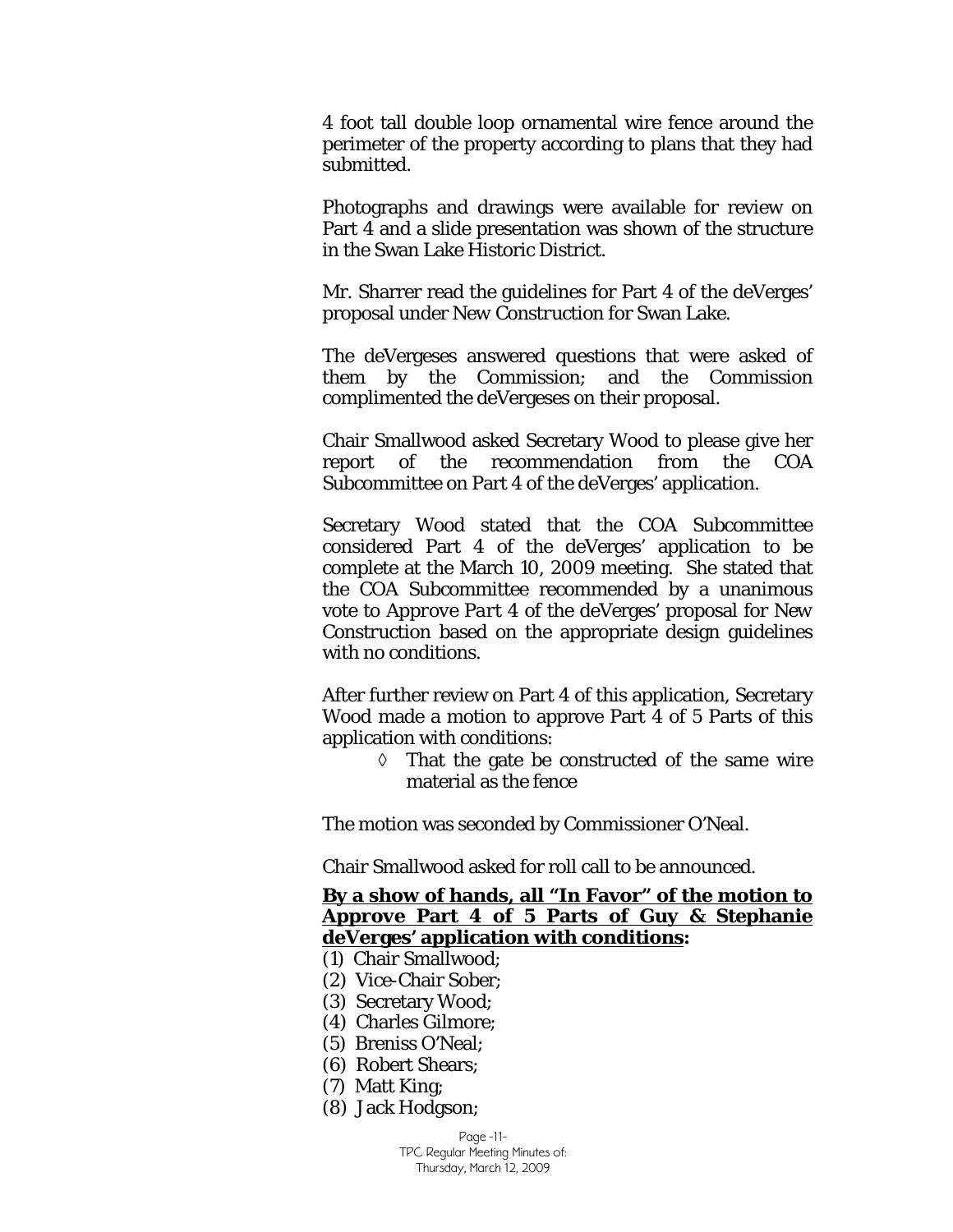(9) Mary Lee Townsend; & (10) Jim Turner;

# **All Opposed:**

None;

 **All Abstaining:** None ; **All not present during this vote:** Bob Winchester;

The motion was *Approved Unanimously* by members present and voting.

*The Tulsa Preservation Commission Approved Part 4 of 5 Parts of Guy & Stephanie deVerges' proposal based on guidelines under Section VIIIC, Building Site C.1.1.5 for New Construction for the Swan Lake Historic District.*

Chair Smallwood moved back to COA Agenda Item # 2, Philip and Nancy Lile.

# **2. 1531 E. 20th Street** (Swan Lake)

Applicants: Philip and Nancy Lile Request:

I. Remove existing vinyl siding and replace with new cementitious siding.

COA Subcommittee Complete Application Date: 03-10-2009

# *APPROVAL WITH CONDITIONS*

Mr. Sharrer presented Part 1 of 2 Parts of Philip and Nancy Lile's Certificate of Appropriateness application to the Commission for a final review. Mr. Sharrer stated that the Liles plan to (Part 1) remove the existing vinyl siding from the structure and replace it with a new cementitious siding.

Photographs and drawings were available for review on Part 1 and a slide presentation was shown of the structure in the Swan Lake Historic District.

Mr. Sharrer read the guidelines for Part 1 of the Lile's proposal under *Rehabilitation* for Swan Lake.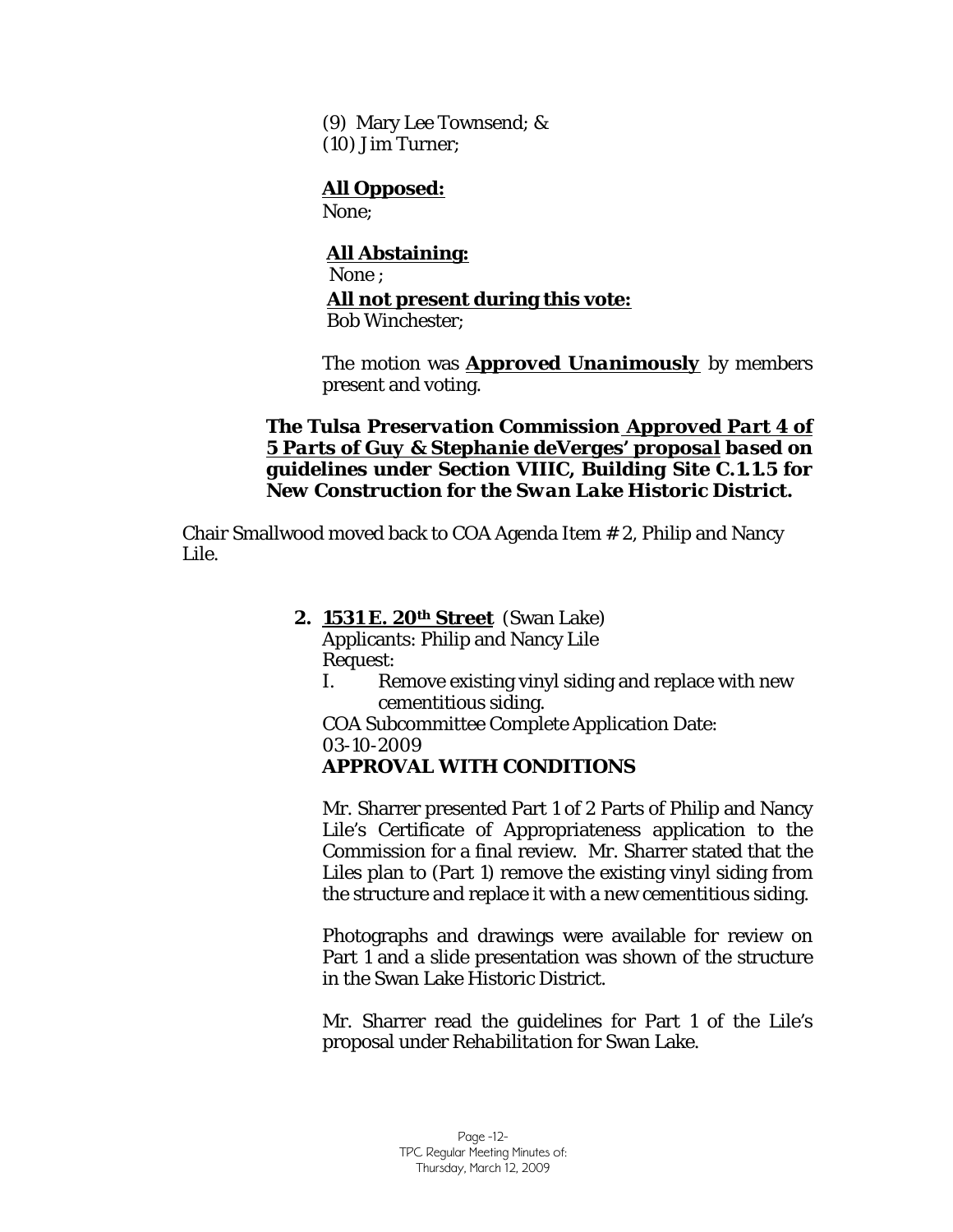Chair Smallwood asked Secretary Wood to please give her report of the recommendation from the COA Subcommittee on Part 1 of the Lile's application.

Secretary Wood stated that the COA Subcommittee considered Part 1 of the Lile's application to be complete at the March 10, 2009 meeting. She stated that the COA Subcommittee recommended by a unanimous vote to *Approve Part 1* of the Lile's proposal for *Rehabilitation*  based on the appropriate design guidelines with no conditions:

After further review on Part 1 of this application, Secretary Wood made a motion to approve Part 1 of 2 Parts of this application with conditions:

> $\Diamond$  That the applicant(s) match the existing trim and reveal

The motion was seconded by Commissioner O'Neal.

Chair Smallwood asked for roll call to be announced.

# **By a show of hands, all "In Favor" of the motion to**  *Approve* **Part 1 of 2 Parts of Philip and Nancy Lile's application with conditions:**

- (1) Chair Smallwood;
- (2) Vice-Chair Sober;
- (3) Secretary Wood;
- (4) Charles Gilmore;
- (5) Breniss O'Neal;
- (6) Robert Shears;
- (7) Matt King;
- (8) Jack Hodgson;
- (9) Mary Lee Townsend; &
- (10) Jim Turner;

#### **All Opposed:**

None;

#### **All Abstaining:**

None ;

**All not present during this vote:**

Bob Winchester;

The motion was *Approved Unanimously* by members present and voting.

> Page -13- TPC Regular Meeting Minutes of: Thursday, March 12, 2009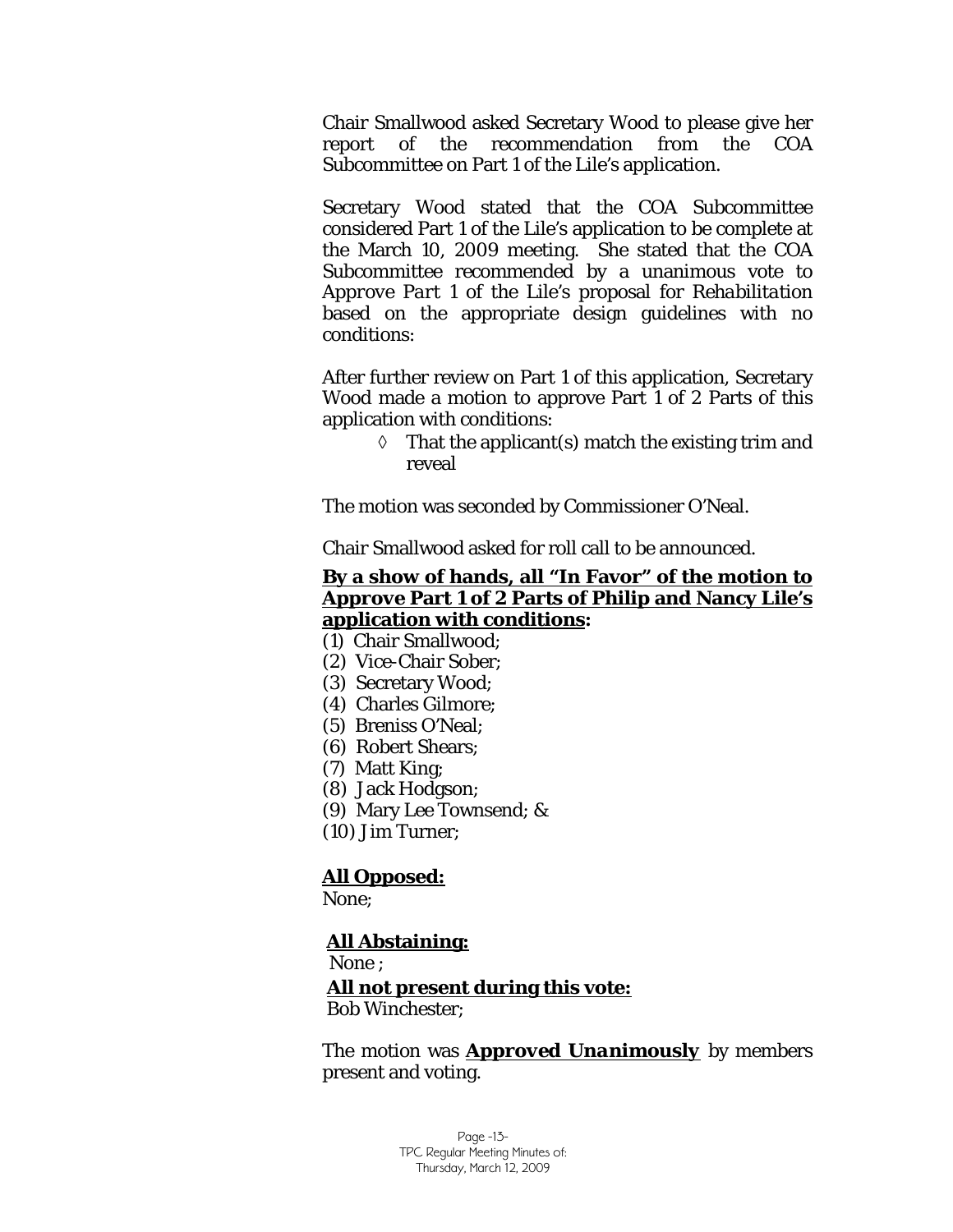#### *The Tulsa Preservation Commission Approved Part 1 of 2 Parts of Philip & Nancy Lile's proposal based on guidelines under Section VIIIA, Building Wall Materials, A.1.1.2 & A.1.1.4 for Rehabilitation of Existing Buildings for the Swan Lake Historic District.*

#### **2. 1531 E. 20th Street** (Swan Lake)

Applicants: Philip and Nancy Lile Request:

II. Replace existing 1/1 wood windows with new 1/1 vinyl windows.

COA Subcommittee Complete Application Date: 03-10-2009 *APPROVAL WITH CONDITIONS* 

Mr. Sharrer presented Part 2 of 2 Parts of Philip and Nancy Lile's Certificate of Appropriateness application to the Commission for a final review. Mr. Sharrer stated that the Liles plan to (Part 2) replace the existing 1/1 wood windows on the structure with new 1/1 vinyl windows. Mr. Sharrer added that the wood windows on the house aren't the original windows.

Photographs and drawings were available for review on Part 1 and a slide presentation was shown of the structure in the Swan Lake Historic District.

Mr. Sharrer read the guidelines for Part 2 of the Lile's proposal under *Rehabilitation* for Swan Lake.

Chair Smallwood asked Secretary Wood to please give her report of the recommendation from the COA Subcommittee on Part 2 of the Lile's application.

Secretary Wood stated that the COA Subcommittee considered Part 2 of the Lile's application to be complete at the March 10, 2009 meeting. She stated that the COA Subcommittee recommended by a majority vote to *Deny Part 2* of the Lile's proposal for *Rehabilitation* based on the appropriate design guidelines.

Secretary Wood stated that the Subcommittee believed that this was such a wonderful house in Swan Lake that it preferred wood windows should be installed.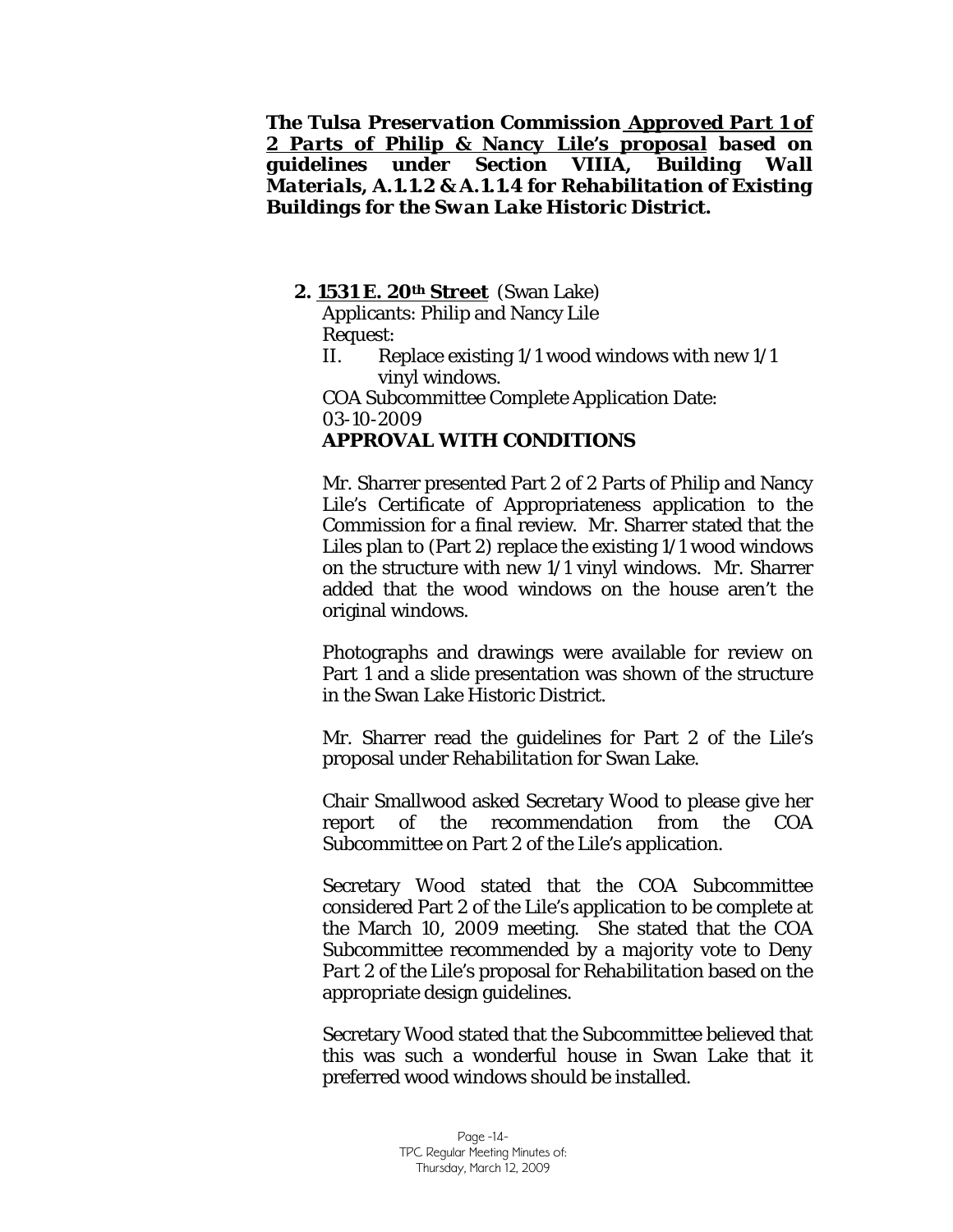After further review on Part 2 of this application, Secretary Wood made a motion to *deny Part 2* of 2 Parts of this application but the motion *failed*.

Secretary Wood made another motion to *approve Part 2* with the following conditions:

> $\Diamond$  That the applicant(s) maintain the existing casing around the windows

The motion was seconded by Commissioner O'Neal.

Chair Smallwood asked for roll call to be announced.

#### **By a show of hands, all "In Favor" of the motion to**  *Approve* **Part 2 of 2 Parts of Philip and Nancy Lile's application with conditions:**

- (1) Chair Smallwood;
- (2) Vice-Chair Sober;
- (3) Secretary Wood;
- (4) Charles Gilmore;
- (5) Breniss O'Neal;
- (6) Robert Shears;
- (7) Matt King;
- (8) Jack Hodgson;
- (9) Mary Lee Townsend; &
- (10) Jim Turner;

# **All Opposed:**

None;

# **All Abstaining:**

None ;

**All not present during this vote:**

Bob Winchester;

The motion was *Approved Unanimously* by members present and voting.

*The Tulsa Preservation Commission Approved Part 2 of 2 Parts of Philip & Nancy Lile's proposal based on guidelines under Section VIIIA, Windows and Doors, A.1.2.1, A.1.2.3 & A.1.2.4 for Rehabilitation of Existing Buildings for the Swan Lake Historic District.*